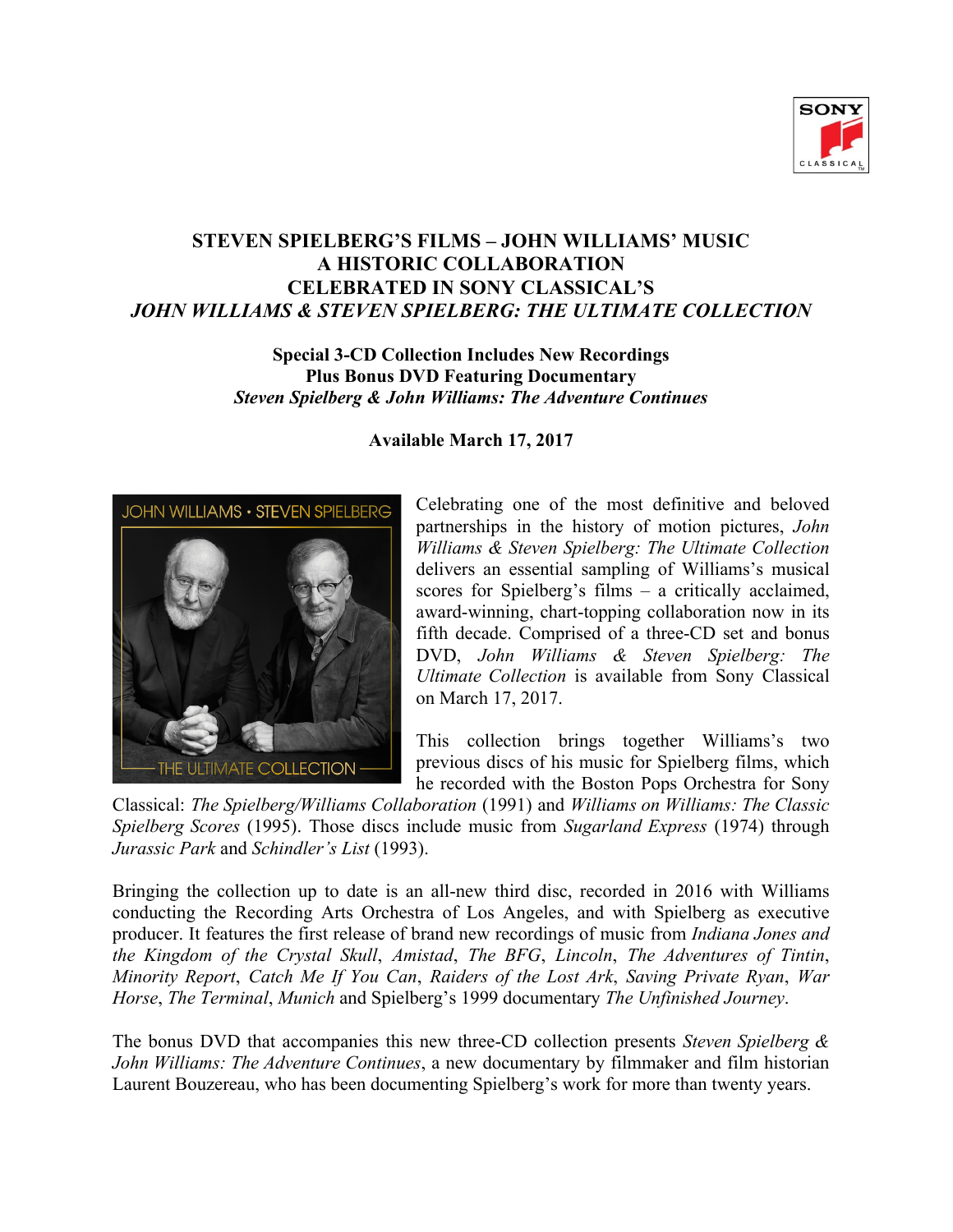"I was very happy with the fact that when I was music director of Boston Pops, we were able to record a lot of the music that I'd written for Steven's films," Williams said about the first two discs in the collection. "So I said to him, 'Steven, wouldn't it be great if we could complete the Sony collection and put in all the things that we didn't have when the last disc was recorded, this time with our great orchestra here in Los Angeles?' To which Steven responded, 'This is a great idea. Let's do it!'"

When Steven Spielberg made his first theatrical feature *The Sugarland Express* (1974), he sought John Williams to compose the score. With two exceptions, all of Spielberg's films have featured a Williams score. In its continuity and its infinite range of style and expression, their partnership is unique, even in light of other such legendary collaborations in film history, including Bernard Herrmann with Alfred Hitchcock, Nino Rota with Federico Fellini, and Ennio Morricone with Sergio Leone.

"Oh, this has been a great adventure," Spielberg tells Williams at the end of Bouzereau's film. "This has been a greater adventure than all the *Indiana Jones* movies put together for me … It's been an honor for me to work all these years with John and to have his friendship, his partnership, his brotherhood. When we made *Sugarland Express*, we didn't realize we'd set our paths to be partners and friends for the rest of our lives."

In his ongoing career, now in its sixth decade, Williams has won five Academy Awards (three for Spielberg films), seven BAFTA (British Film Academy) awards, four Golden Globes, and twenty-two Grammy Awards for his film scores. His fifty Academy Award nominations, as of 2017, are a record among composers, and he is second only to Walt Disney in holding the most Academy Award nominations by an individual artist. Fifteen of those nominations are for scores from Spielberg films.

*Sony Music Masterworks comprises Masterworks, Sony Classical, OKeh, Portrait and Masterworks Broadway imprints. For email updates and information please visit*  www.SonyMasterworks.com.

###

#### *John Williams & Steven Spielberg: The Ultimate Collection Tracklisting:* **DISC 1 - CD**

- 1 **Raiders of the Lost Ark** from "*Raiders of the Lost Ark*"
- 2 **Theme** from "*Always*"
- 3 **Adventures on Earth** from "*E.T. The Extra-Terrestrial*"
- 4 **Theme** from "*Sugarland Express*"
- 5 **Title Theme** from "*Jaws*"
- 6 **Out to Sea / The Shark Cage Fugue** from "*Jaws*"
- 7 **Exsultate Justi** from "*Empire of the Sun*"
- 8 **Parade of the Slave Children** from "*Indiana Jones and the Temple of Doom*"
- 9 **Over the Moon** from "*E.T. The Extra Terrestrial*"
- 10 **March** from "*1941*"
- 11 **Cadillac of the Skies** from "*Empire of the Sun*"